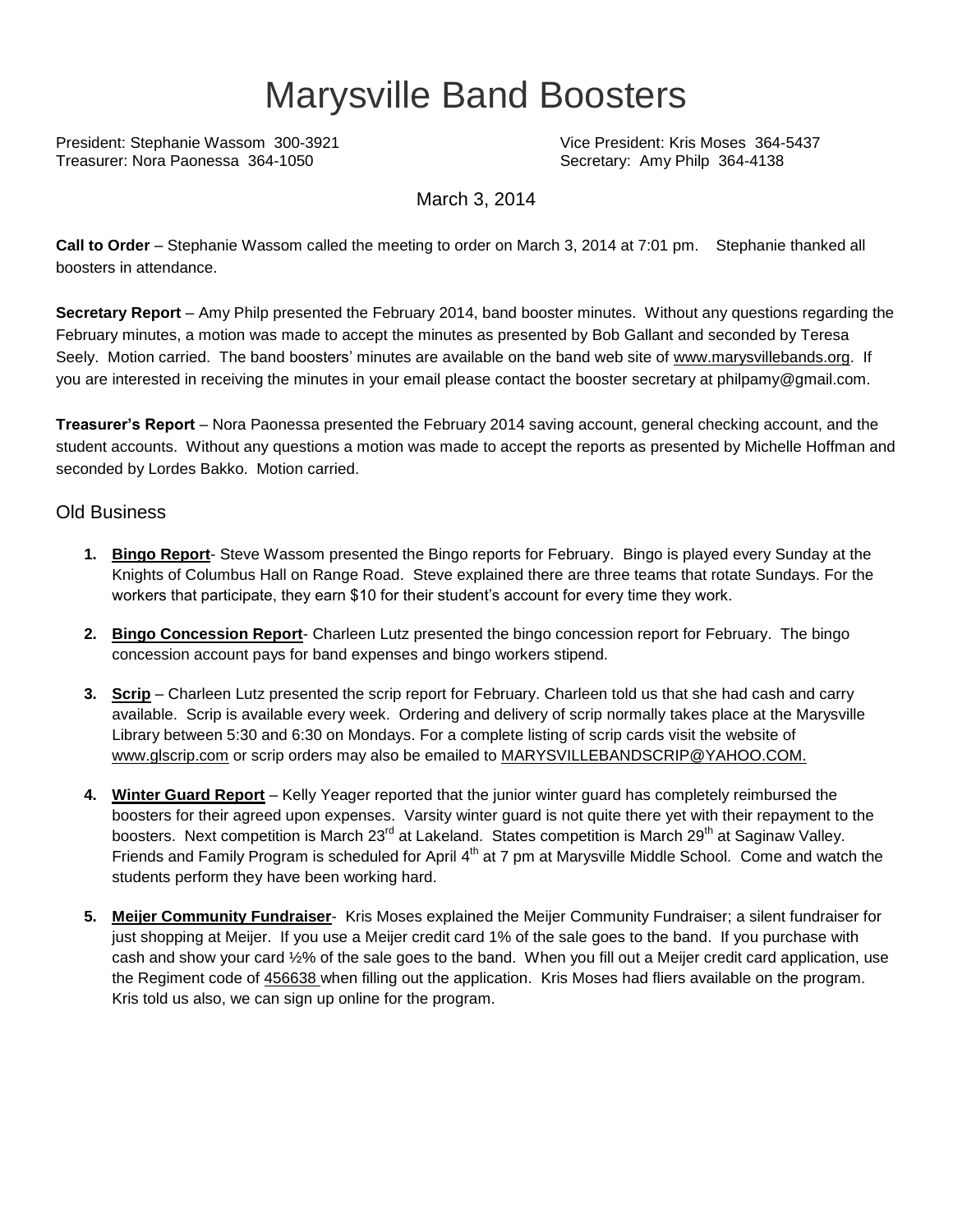- **6. Gordon Food Service Fun Funds** Kris Moses explained this fundraiser. Sign up and use the Marysville Band Booster code of 2135893 and the band will receive credit for the sale. Depending on the amount of credit the Boosters receives for the quarter, will decide the amount of profit given back to the band. Purchase scrip for further benefits. Kris had fliers available explaining the program. Easy money for just shopping and showing your Gordon's card. Boosters could combine their purchase with the scrip card purchase for additional benefit.
- **7. Goodsearch.com** Nora Paonessa explained the program for [www.goodsearch.com](http://www.goodsearch.com/) and [www.goodshop.com.](http://www.goodshop.com/)Use [www.goodsearch.com](http://www.goodsearch.com/) for your search engine and the band receives a penny for every search. Use [www.goodshop.com](http://www.goodshop.com/) for your shopping and the band will receive a percentage of your purchases. Use Marysville Viking Regiment on the tool bar.
- **8. Wally's Market** Stephanie Wassom explained that Jim Harris is contacting Wally to see if we can host another shopping event right before Easter. More details to follow.
- **9. Trash Bag Fundraiser** Amy Philp said the Trash Bag Fundraiser is now over. Sale was smaller than last year; wonder if weather and snow days played a part in that. Trash Bag company seems to think that has affected many sales this winter. Student accounts will be credited very soon.
- **10. Student Accounts** Linda Sikora will now be the chairperson for the student accounts with Bruce Patchel still available to help answer questions. Question was raised when will the student account statements be available? Feel free to email Linda Sikora at any time to check your students account balance.

## New Business

- **1. Geranium Sale** Michelle Hoffman told the boosters that the geranium sale is scheduled for March 19 thru April 16. The delivery date is May 8th right before Mother's Day. The sale will be very similar to last year. The flower company is keeping the square porch pots. One change the double impatiens hanging basket will be changed to a New Guinea Impatiens. Prices slightly higher this year on some flowers.
- 2. **Bowling Fundraiser** Stephanie Wassom told the boosters we will be having the 4<sup>th</sup> Annual Bowling Fundraiser on May 2<sup>nd</sup>. Same cost as last year \$20 for two games and shoes; open to adults and students. This is a general account fundraiser and it helps with transportation to summer band camp.
- **3. Resolution to establish a Winter Guard Account** Stephanie Wassom requested a motion for a Resolution to open a separate Winter Guard bank account. The motion was made by Ruth Rose and seconded by Linda Lau. A verbal vote was taken and the motion passed.
- **4. Chaperones for Festivals** Teresa Seely told the boosters that she will be looking for chaperones for the upcoming MSBOA Festivals. She is currently in need for one chaperone for the upcoming Junior High Festival on March  $8^{th}$ . She is also in need for a chaperone for the Concert band on March 15<sup>th</sup>. Please contact Teresa if you are interested in chaperoning.

## Band Director's Report

- 1. MSBOA Junior High Festival will be March 8<sup>th</sup> at Port Huron High School. Seventh grade will perform at 9:50 am and the Eighth grade will perform at 11:40 am.
- 2. MSBOA High School Festival will be March 15<sup>th</sup> at Anchor Bay High School. Concert Band will perform at 10:15 and the Symphonic Band will perform at 1:00 pm.